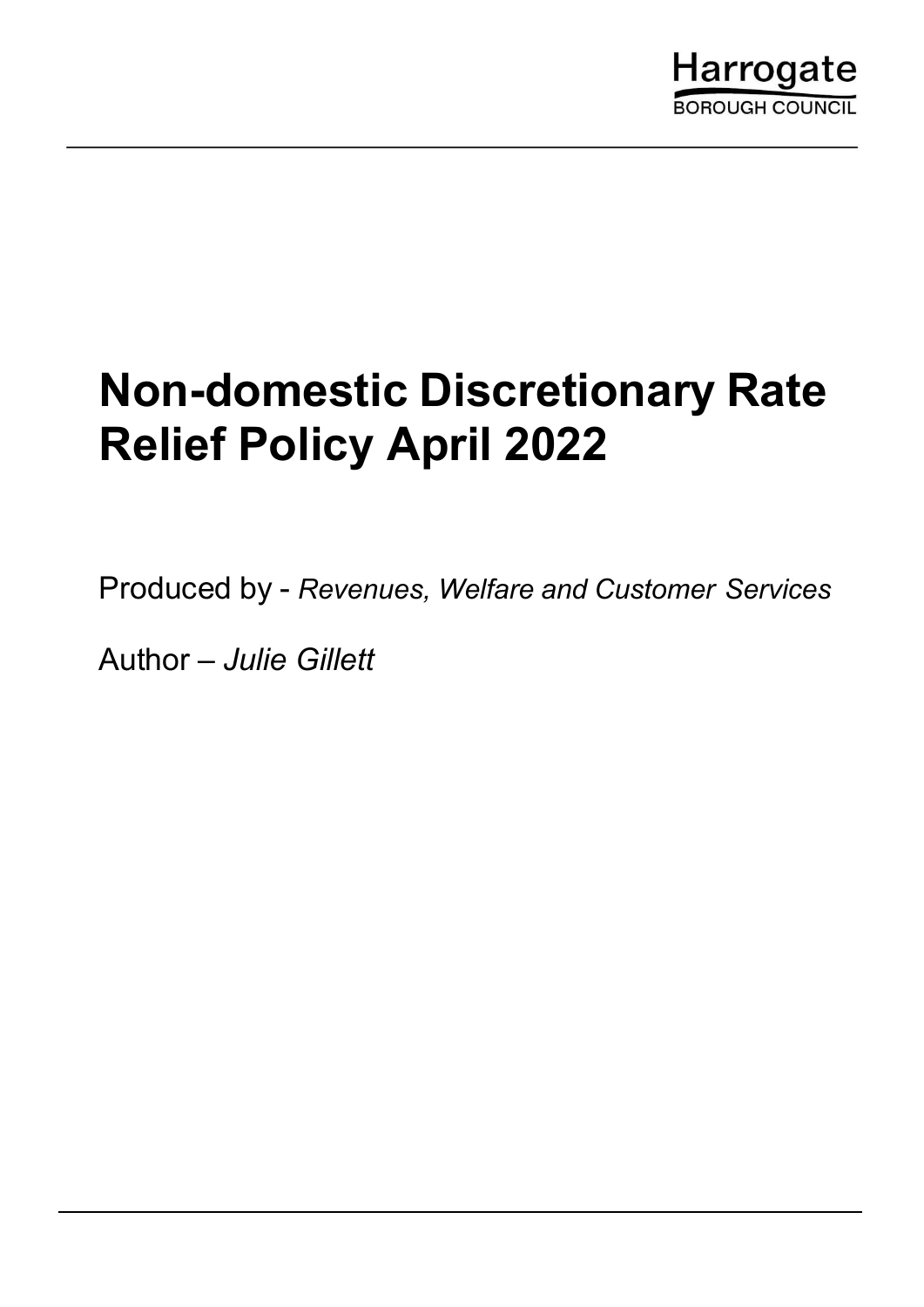# **Contents**

| $\mathbf{1}$   |        |  |  |
|----------------|--------|--|--|
|                | 1.1    |  |  |
|                | 1.2    |  |  |
|                | 1.3    |  |  |
|                | 1.4    |  |  |
|                | 1.5    |  |  |
|                | 1.6    |  |  |
|                | 1.7    |  |  |
| $\overline{2}$ |        |  |  |
|                | 2.1    |  |  |
|                | 2.2    |  |  |
|                | 2.2.1  |  |  |
|                | 2.2.2  |  |  |
|                | 2.2.3  |  |  |
|                | 2.2.4  |  |  |
|                | 2.2.5  |  |  |
|                | 2.2.6  |  |  |
|                | 2.2.7  |  |  |
|                | 2.2.8  |  |  |
|                | 2.2.9  |  |  |
|                | 2.2.10 |  |  |
|                | 2.2.11 |  |  |
|                | 2.2.12 |  |  |
| 3              |        |  |  |
|                | 3.1    |  |  |
|                | 3.2    |  |  |
|                | 3.2.1  |  |  |
|                | 3.2.2  |  |  |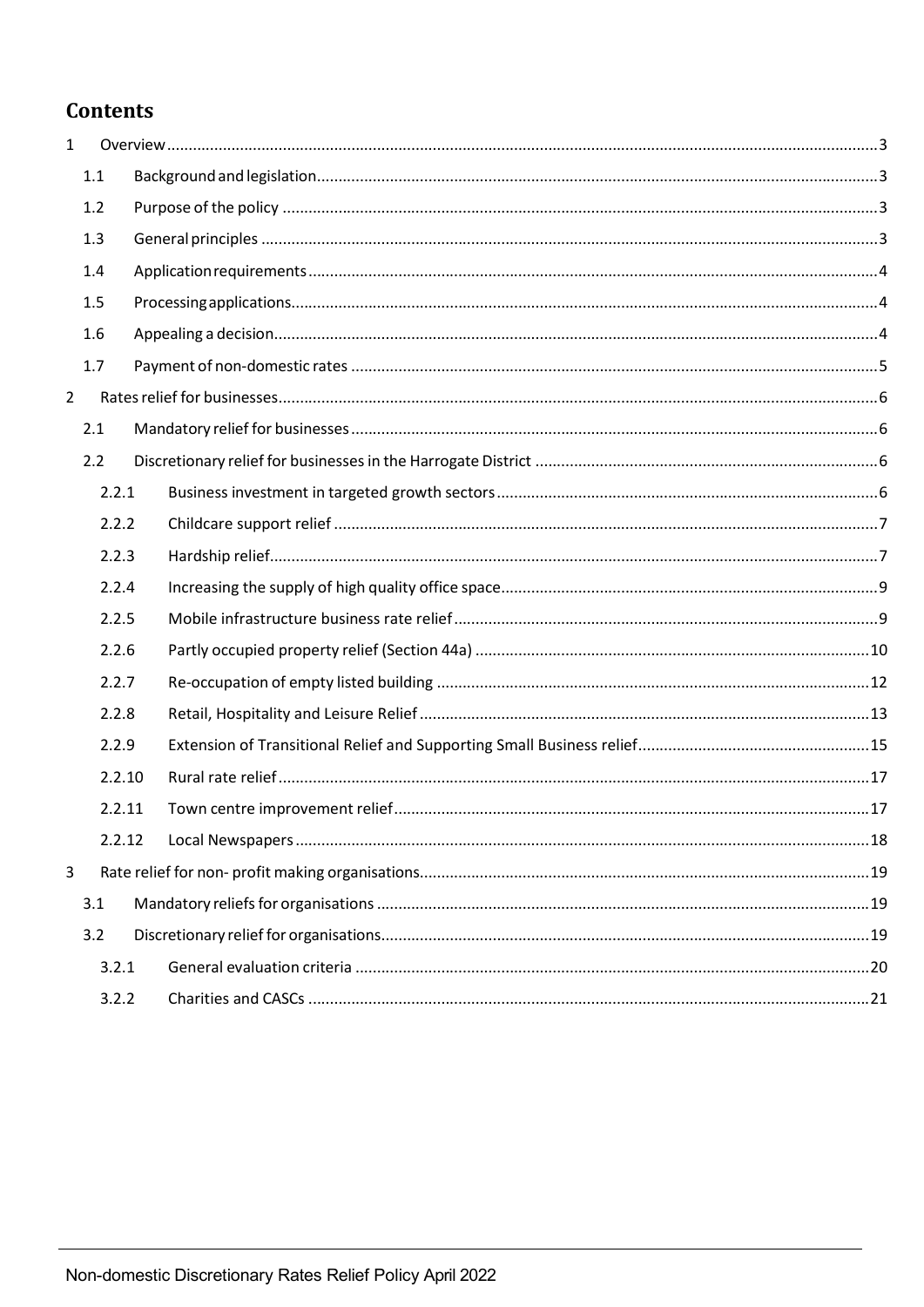# 1 Overview

## 1.1 Background and legislation

Harrogate Borough Council (HBC) has four clear priorities for the district;

| 1.            | A strong local economy     |
|---------------|----------------------------|
| $\mathcal{P}$ | A sustainable environment  |
| 3.            | Supporting our communities |
|               | Excellent public services  |

The council understands the importance support to local businesses and organisations plays in achieving against the above priorities, ensuring our communities and businesses are able to develop and thrive within the district.

Section 47 of the Local Government Finance Act 1988 gives powers to local councils to grant discretionary business rate relief. Subsequent legislation in the Localism Act 2011 has extended these powers to allow wider granting of local discretionary relief.

Although some reliefs are awarded through central government initiatives and can be reclaimed under a section 31 government grant, the remaining support is met by the local authority. Therefore there must be clear and transparent guidance in place to ensure relief is awarded fairly and consistently across the district to support our priorities.

## 1.2 Purpose of the policy

The policy outlines how the council will operate within the above legislation, and refers to discretionary rates relief scenarios applicable within the district. The policy also references the administration of the reliefs, including the application process to be followed when applying for rates relief.

Finally, the policy document identifies the responsibilities for decision making when awarding discretionary rate relief and the process for appealing any decision should the applicant not agree with the outcome.

## 1.3 General principles

Applications for discretionary rate relief must be considered in accordance with statutory requirements and give consideration to any guidance issued by the Secretary of State. Decisions will be taken in accordance with the council's constitution and with consideration to the interests of HBC council tax payers.

The criteria for discretionary relief awards have been allocated in such a way as to ensure the benefit to HBC tax payers, the local economy and community exceed any detrimental effects to these caused by the financial impact of the award. Locally managed reliefs will be applied once any mandatory, or government led discretionary reliefs have been applied.

The Council cannot award discretionary relief to itself or any other organisation that has the powers to raise or precept for Council Tax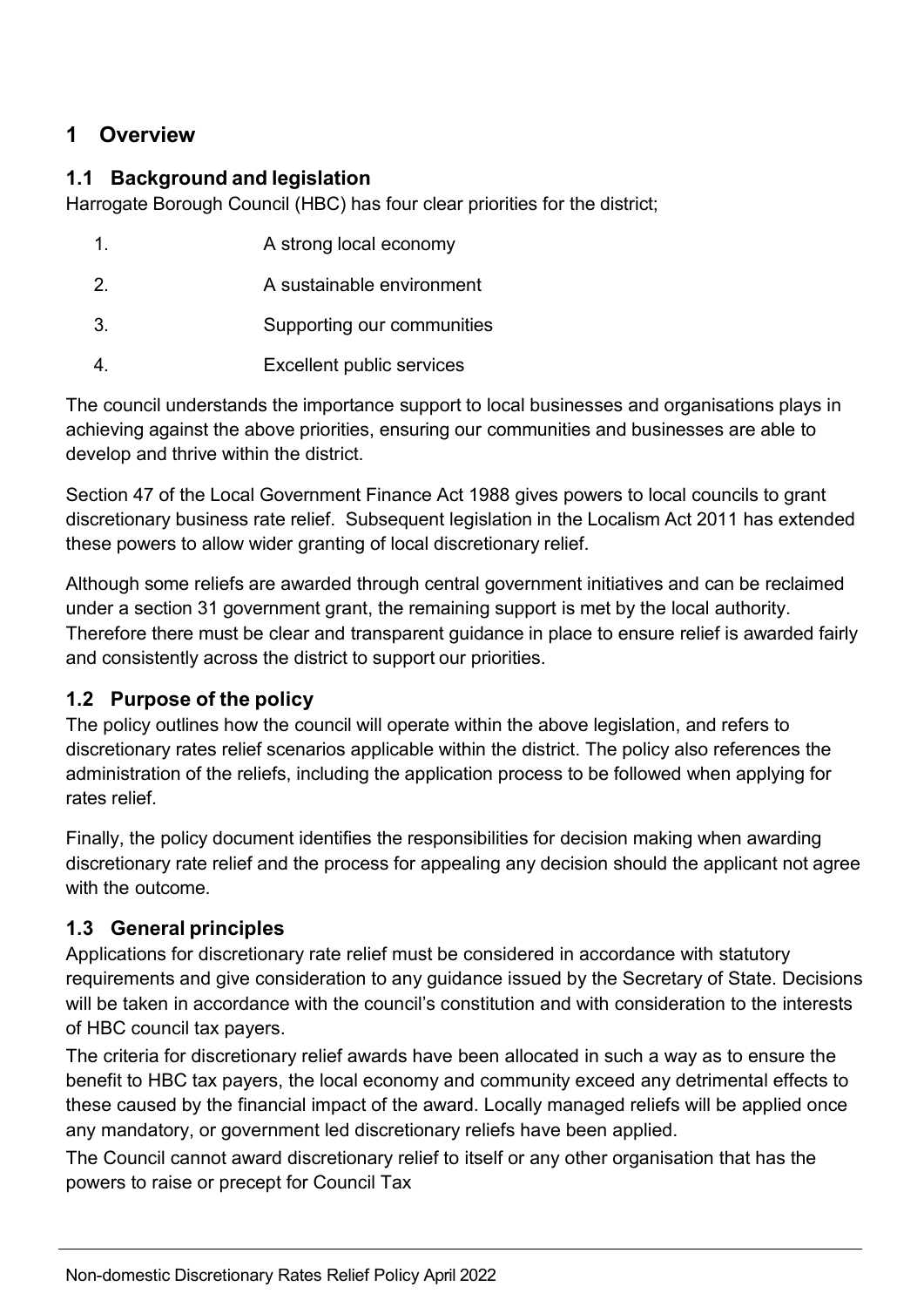# 1.4 Application requirements

Applications for mandatory and discretionary relief must be made online via www.harrogate.gov.uk. All application forms and supporting information requirements can be found under the Business and investment area of the website.

Other than for applications on the grounds of hardship, rate relief will be awarded from the date of application. If the applicant can demonstrate good cause for not making the application sooner, then discretion may be applied in exceptional circumstances and rate relief awarded retrospectively.

## 1.5 Processing applications

Once an application has been received by the council, it will be processed and evaluated against the criteria set. All required supporting evidence must be received prior to the evaluation taking place. The application will be passed to the Revenues, Welfare and Customer Services (RWCS) Manager for review and a decision made on the award.

We aim to process applications within four weeks of receipt of the completed application and supporting evidence. Once evaluated, applicants will be informed of the outcome. If an application is unsuccessful, the notification will tell the applicant the reasons why an award has not been granted.

Successful applications will have the award applied to their non-domestic rates account, and will receive a notification informing them of the decision, the percentage and timeframe the deduction has been awarded for and an amended non-domestic rate bill.

## 1.6 Appealing a decision

Harrogate Borough Council are keen to ensure ratepayers feel they have been treated fairly and therefore applicants may write to the council to tell us why they consider a decision to be wrong. This should be received by the council no more than four weeks after notification of an unsuccessful application is received by the ratepayer. The submission will be reviewed by the council's Section 151 officer in conjunction with the Portfolio Holder for Finance (Cabinet Member for Resources, Enterprise and Economic Development). This will be completed within six weeks of receipt of the applicant's letter and the applicant will receive a written response.

If the applicant is still not satisfied with the response, a further appeal can be submitted to the Licensing Committee. The applicant will be notified of the appeal hearing and invited to attend, and subsequently notified in writing of the outcome of the appeal. The decision of the Licensing Committee is final.

Right of appeal for refusal to grant relief can be challenged by judicial review under section 138 of the Local Government Finance Act 1988. This is the means by which the decisions of billing authorities under discretionary rating powers may be questioned. Judicial review is a High Court remedy, which may be resorted to by any person or organisation under the Rules of the Supreme Court, and which is primarily concerned not with the facts of the case in question but with the way the facts have been considered. The High Court's principal concern, here, is with the procedures leading up to the consideration of the case, with the conduct of the procedures leading up to the consideration of the case, with the conduct of the proceedings while the case is being considered, and with the extent to which relevant or irrelevant matters were or were not taken into account.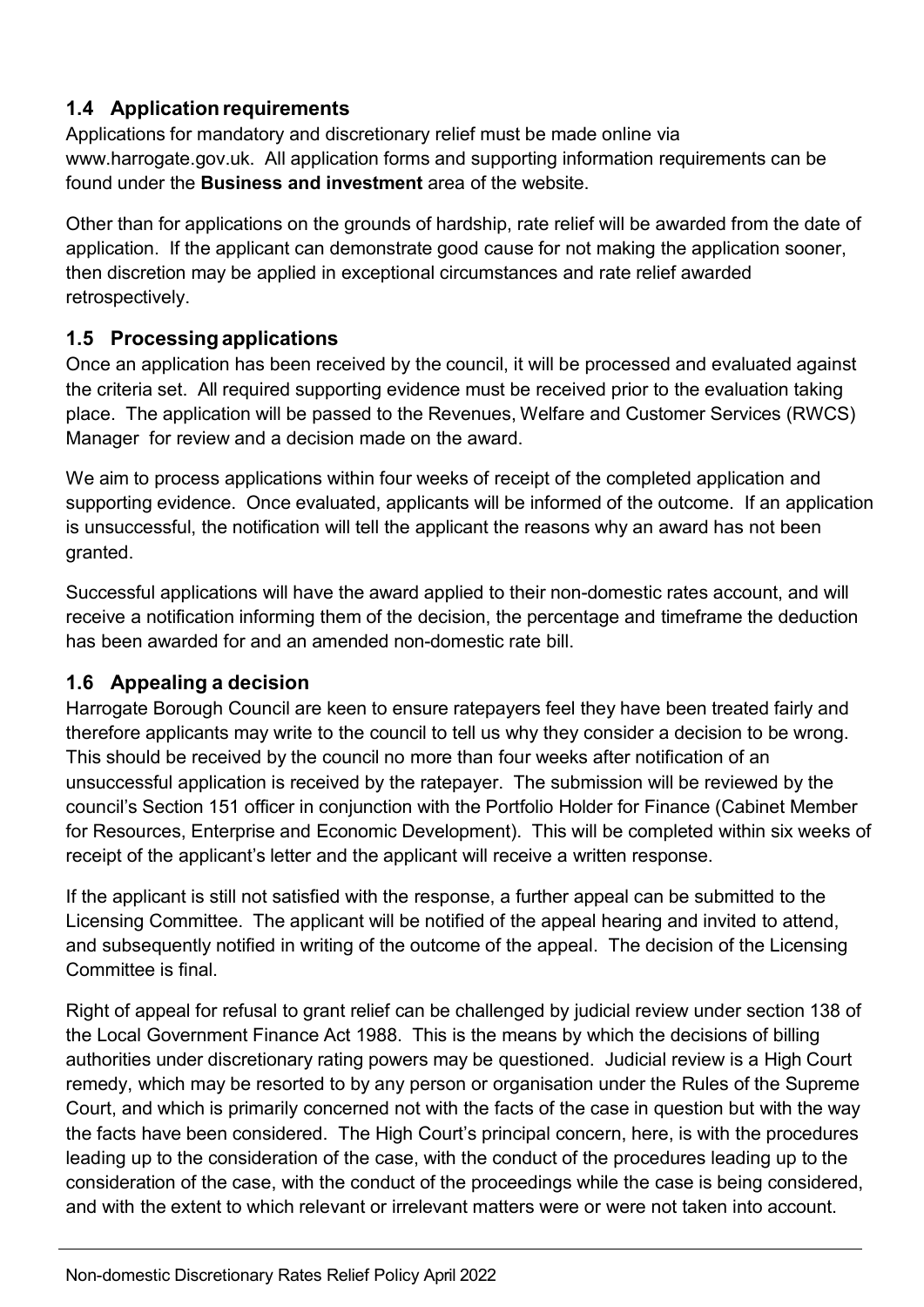# 1.7 Payment of non-domestic rates

Ratepayers are required to continue making payments towards their business rates as they become due, during both the application and appeal stages of the process. If payments are not received, then the council will continue with its normal process for recovering arrears.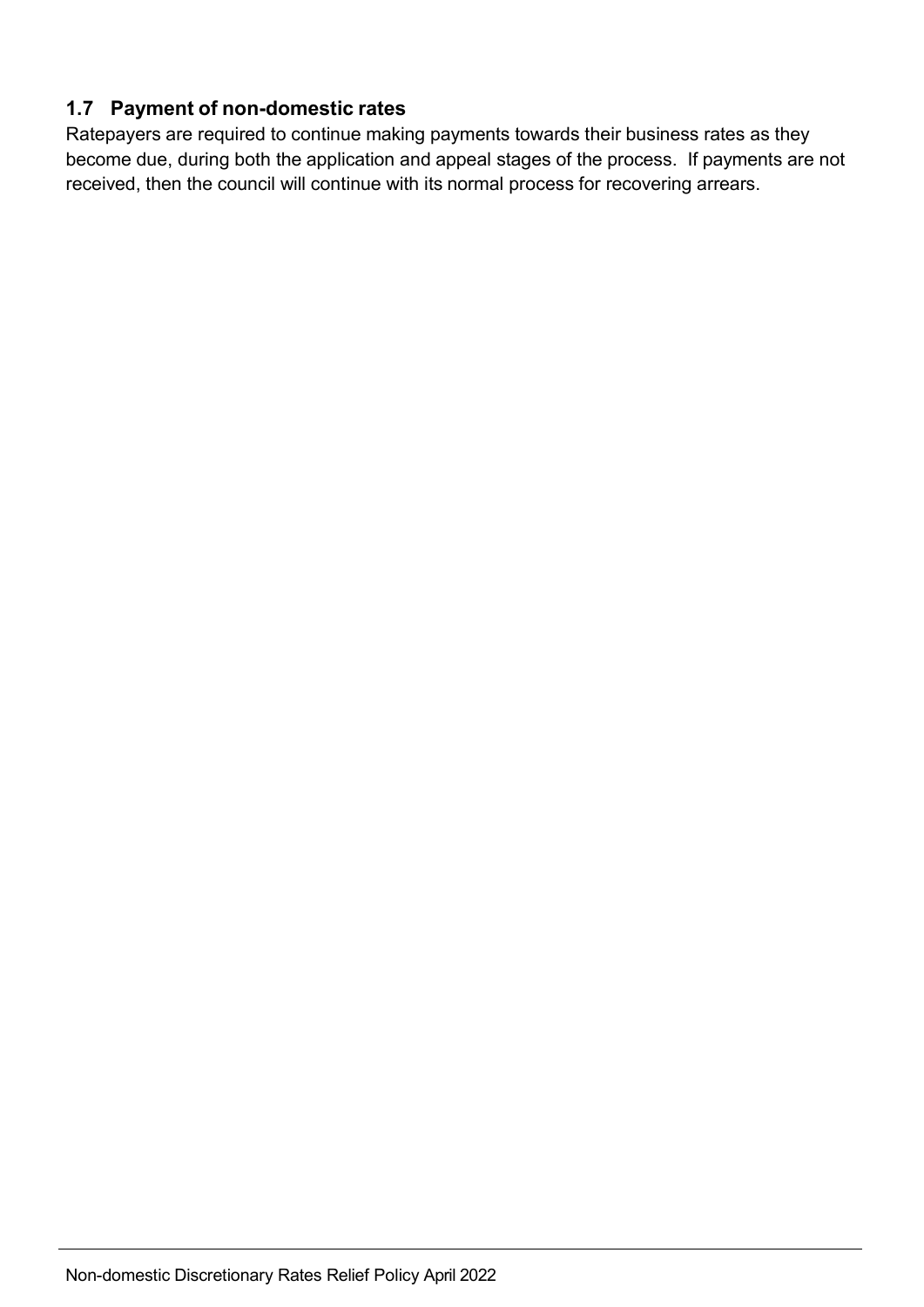# 2 Rates relief for businesses

There are a number of different areas of rate relief available for businesses. Some of these are set by central government to support certain circumstances or initiatives, whilst others are local discretionary reliefs supported by Harrogate Borough Council and therefore the local tax payer.

## 2.1 Mandatory relief for businesses

Details of mandatory reliefs can be found at https://www.gov.uk/apply-for-business-rate-relief

HBC has no discretion in awarding mandatory relief, however must be satisfied that the statutory criteria are met. Any concerns over the status of a business will be reviewed against the available case law.

Appeals against refusal to grant relief must be made to the Magistrate's Court at a liability order hearing.

## 2.2 Discretionary relief for businesses in the Harrogate District

#### 2.2.1 Business investment in targeted growth sectors

The Economic Growth Strategy for the Harrogate District

(https://www.harrogate.gov.uk/economicgrowthstrategy) seeks to build on existing strengths, proactively address the challenges that the district's economy faces and create effective partnerships, thereby securing a successful and sustainable economic future. This relief will support the following aims of the strategy:

- A good supply of quality employment space in the appropriate locations; encouraging business growth and inward investment;
- An increase in the district's productivity and gross value added (GVA);
- More higher value jobs and higher average workplace wages, generating greater expenditure in the district;
- An image as a great place to invest and do business.

Our ambition is to provide relief for businesses who want to establish new operations within the district. The specific targeted growth sectors are:

- Financial & Professional Services
- Creative & Digital
- Logistics
- Scientific Research & Development

Applications from other sectors may still be considered on a case by case basis.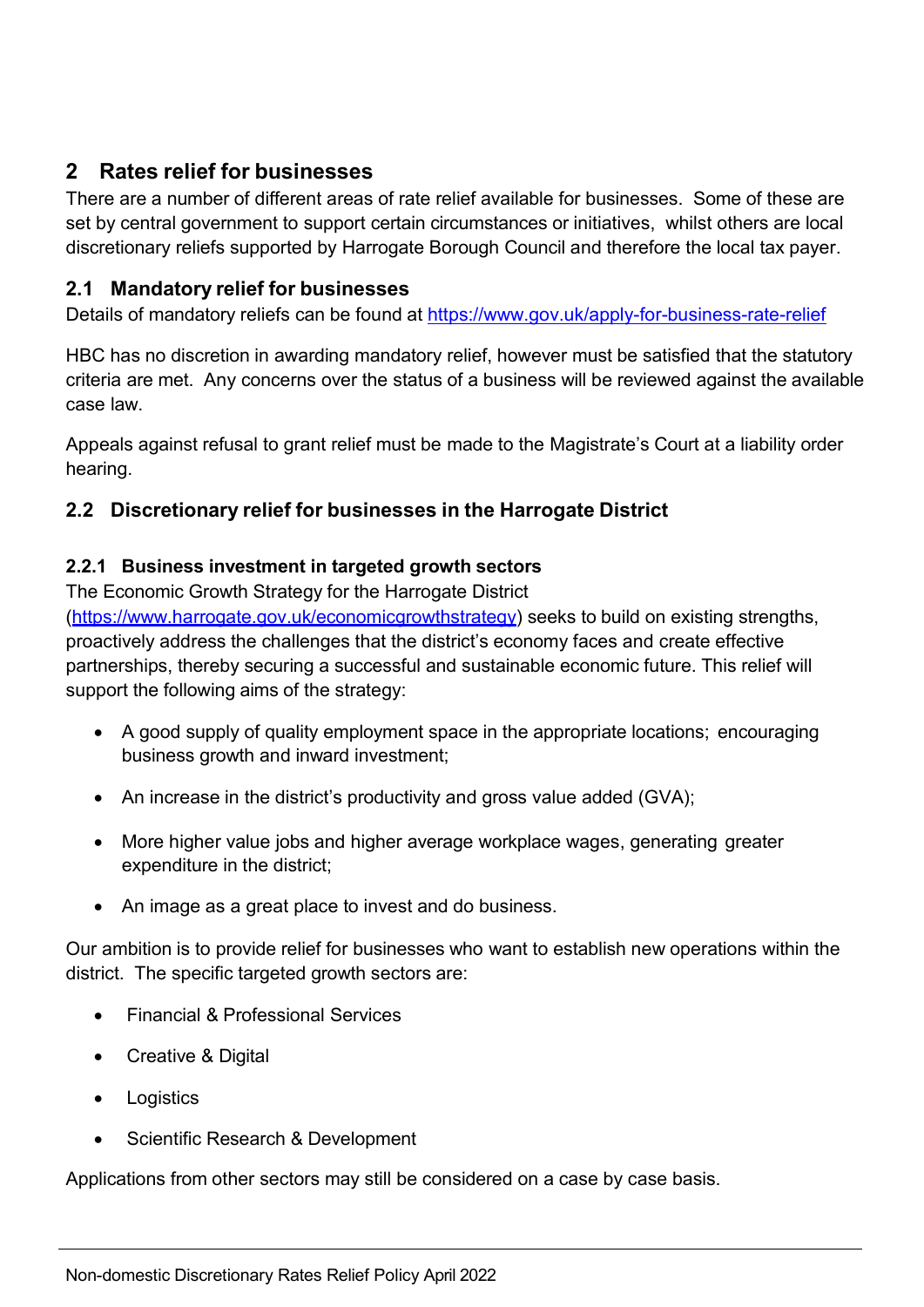Applications under this relief must demonstrate the following;

|                            | Micro | Small     | Medium     | Large   |
|----------------------------|-------|-----------|------------|---------|
| New jobs in District (FTE) | 1 -9  | $10 - 49$ | $50 - 249$ | $250 +$ |
|                            |       |           |            |         |
| Relief per FTE             | 6%    | 4%        | 2%         | 1%      |
| Max relief                 | 50%   | 50%       | 50%        | 50%     |

• Creation of new jobs within the Harrogate district

 Evidence of job creation and long term lease/freehold to show their commitment to continued business activity within the district.

Successful applicants can choose to either receive relief within the first year of occupation or spread this over the first three years of their investment. In the event the business re-locates outside of the Harrogate district within the five year time period following discretionary relief being awarded, then the organisation will be required to repay any relief granted.

The decision to make an award within this category of relief will be taken by the Revenues, Welfare and Customer Services Manager, in consultation with the Economic Development Team, and the relevant Cabinet portfolio holder.

#### 2.2.2 Childcare support relief

The council recognises the benefit to local communities of childcare providers to enable parents to work to support family life and the local economy. For 2020/21, in response to the coronavirus, the Government announced the Nursery Discount for 2020/21 at 100% relief for eligible properties and during 2021/22 as 100% relief from 1 April 2021 to 30 June 2021 and 66% relief for the remaining period from 1 July 2021 to 31 March 2022.

The relief will apply to premises that meet the following criteria:

- Facility provides childcare for ten or more children under the age of eight
- Service is available a minimum of 8am 5pm Monday to Friday
- Used wholly or mainly for provision of Early Year Foundation Stage
- Childcare vouchers are accepted as a form of payment
- Delivers on the government requirements to provide 30hrs of free childcare per child per week

## 2.2.3 Hardship relief

Section 49 of the Local Government Finance Act 1988 allows the authority discretionary power to reduce up to 100% the payment of business rates for either occupied (section 43 of the Local Government Finance Act 1988) or unoccupied (section 45 of the Local Government Finance Act 1988) properties.

Each case will be considered individually based on the information provided in the application. If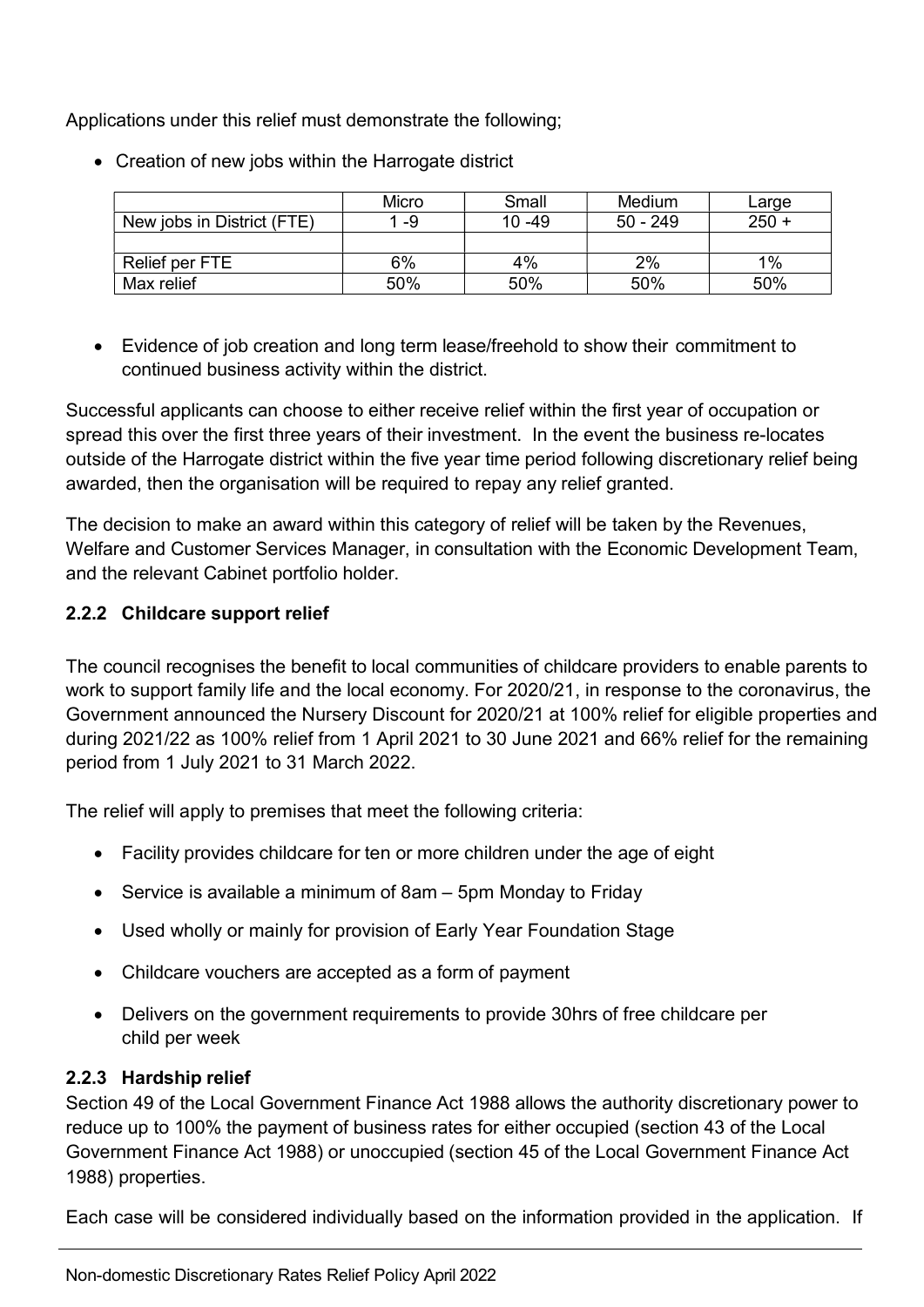no evidence of hardship can be established, then there is no obligation for the authority to award hardship relief. The application should provide evidence against the following criteria;

- Prior two years trading accounts show a decrease in profitability
- The imposition of business rates is causing the hardship
- The loss of the business impacts on the local community through loss of employment, or services as the only supplier in the area;
- The business has proactively undertaken actions to manage the situation such as obtaining business advice, pricing review, employee remuneration review (reasonable remuneration classed as 150% of the national living wage);
- A business plan identifying how the current loss situation will be improved.

Applications for hardship relief against empty properties will only be considered in exceptional circumstances where there are clear benefits to the local taxpayers in making the award.

Applications will not be considered where the following factors are met;

- The latest available annual accounts show a profit, and/or;
- Assets or reserves amount to more than 300% of annual non-domestic rates liability, and/or;
- The proprietor has failed to exercise due diligence to anticipate circumstances that could result in hardship, and/or;
- A prior hardship relief award has been granted for 12 months in the last 24 month period, and/or;
- The business has been established for less than 12 months, unless there are clear unpredictable events that could not have been foreseen which threaten the viability of the business, and/or;
- There is no clear benefit to the council tax payer.

Relief will only be granted where the council feels there is clear evidence of hardship and is satisfied that failure to apply an award will impact on the longevity of the business and the community it serves.

Awards will be applied for a maximum of six months from the application date, or date evidenced hardship commenced. Applications can be made to extend the period of the award for a further six months, however previous business planning and performance will be considered before extending the duration of the award. Extension of hardship relief beyond the 12 month period will be under exceptional circumstances only and will be considered by the councils Section 151 officer in conjunction with the Portfolio Holder.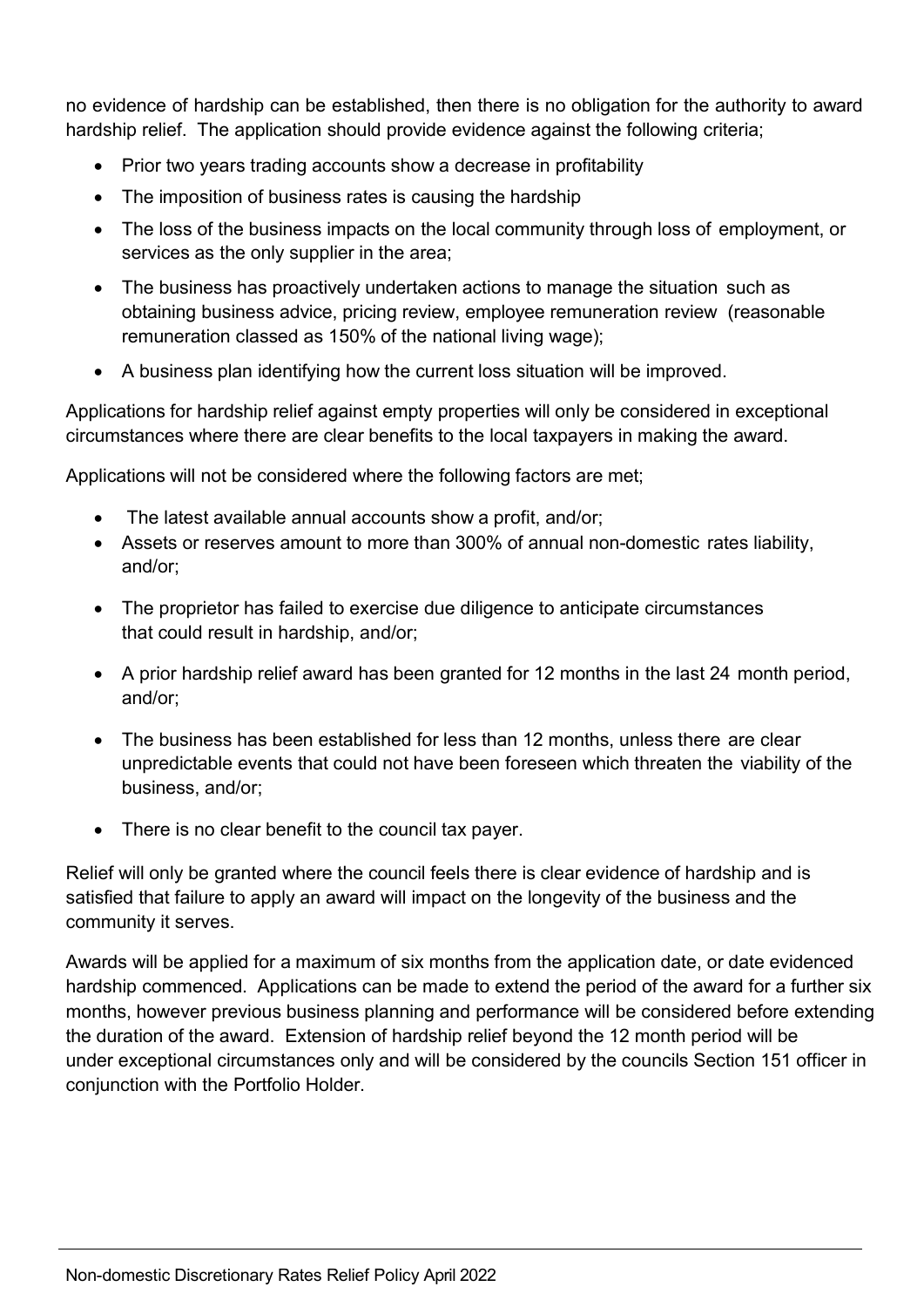## 2.2.4 Increasing the supply of high quality office space

The availability of high quality office space is a priority to stimulate the local economy and development of high value growth sectors.

Applications under this category of relief must demonstrate the following;

- Must include B1 (a and b) use class (offices, research & development)
- Must be over 2,000 square feet (from the valuation office review)
- Must be in an accessible, preferably town centre location with consideration to public transport routes.

The amount of any reduction awarded will be considered in line with other applications received previously, and the following factors;

- Existing levels of relief
- Level of private investment
- Rateable value
- Layout with a preference for open plan
- Digital infrastructure
- Energy efficiency improvements

The decision to make an award under this provision will be by the Revenues, Welfare and Customer Services Manager, in consultation with council's Estate Surveyors and the Cabinet portfolio holder.

#### 2.2.5 Mobile infrastructure business rate relief

Local Authorities want to encourage mobile phone service providers to provide services to the more rural areas of the district where there is currently very poor or non-existent mobile phone coverage.

The areas where Business Rate Relief will apply are:

- a) Not Spots The mast is to serve an area where there is no mobile coverage from any operator.
- b) Areas of Poor Mobile Coverage for all operators The mast is to serve an area where the signal level is below the minimum level for all operators as stated by the industry regulator Ofcom.
	- The area may have some mobile coverage but it is not of a recognised level to sustain good communications. This will be measured by the NYCC Mobile Phone Coverage Programme Manager.

It should be noted that a mast will not be considered for business rate relief in areas where:

- There is currently coverage by one of the operators;
- There is a need to increase coverage due to capacity issues; or
- Operators are looking for a new site due to cessation notice on an original site.

The business rate relief will be applied to any new mobile infrastructure meeting the agreed criteria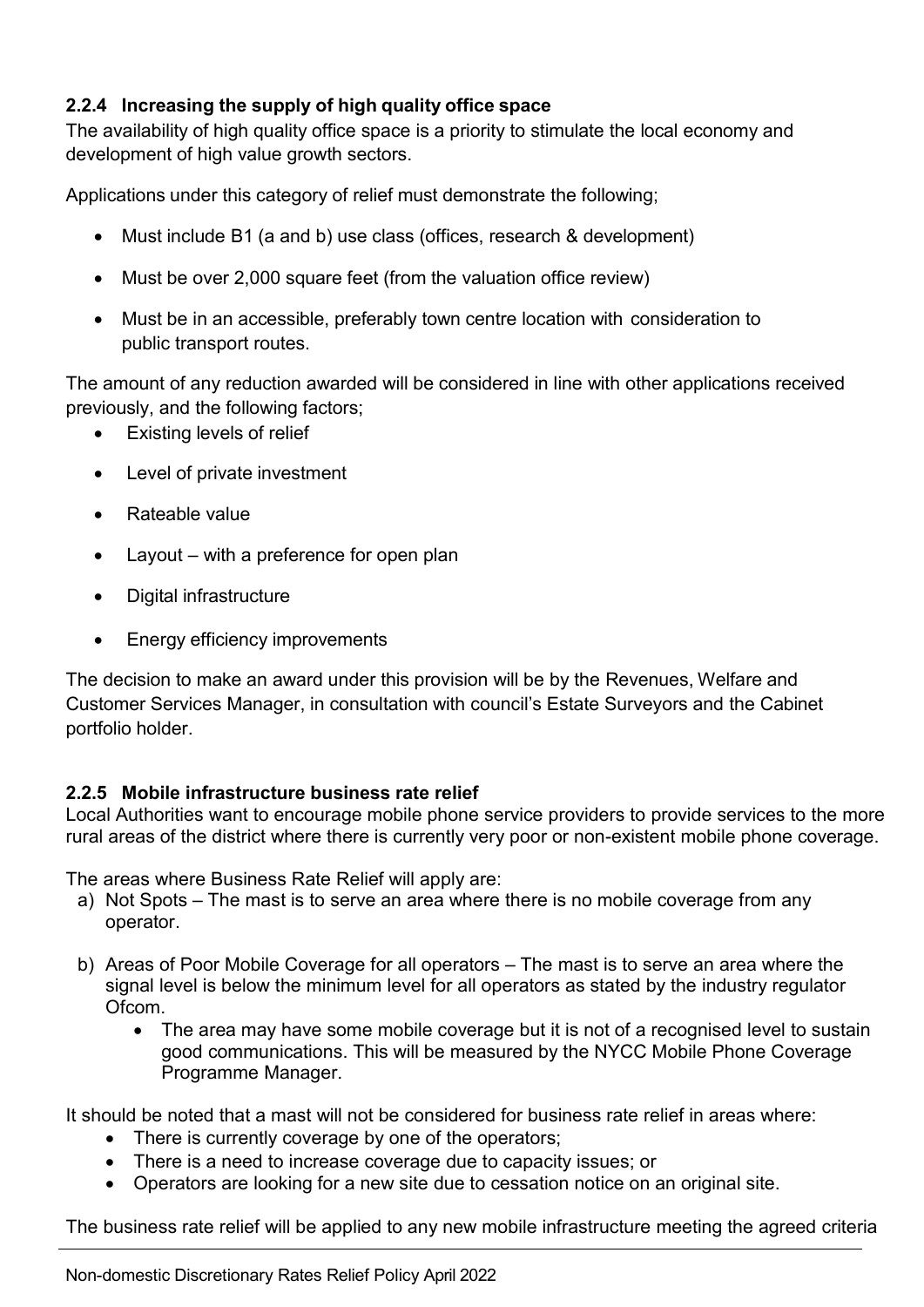up to a value of £6,000 per annum per mast initially for a period of three years. Two further extension periods of two years each may be awarded if after year three and year five a review of the site confirms the area of coverage is still low use and/or commercial changes such as building development have not impacted on the usage and therefore profitability of the mast. This gives a maximum possible relief of £42,000 over the seven year period.

Applications will be considered by the RWCS Manager in consultation with the NYCC Programme Manager – Mobile Phone Coverage, to confirm the location of the mast meets the criteria above.

### 2.2.6 Partly occupied property relief (Section 44a)

The council has discretion under section 44a of the Local Government Finance Act to award rate relief where part of a property is un-occupied for a temporary period of time. The award is calculated by statute and is calculated as a proportion of the rateable value apportioned to the unoccupied area by the Valuation Office. Each application must be accompanied by a plan clearly showing the un-occupied area the application applies to.

The intention of this relief is to assist businesses who may be changing their business model or relocating and occupying spaces over a gradual period of time, however there must be clearly definable spaces for the purposes of apportionment. The reasons for partial occupation should be evidenced by the rate payer and each application will be considered on its own merits. No award will be made where it appears to the council that un-occupation of part of a property is wholly or partially for the purposes of applying for partly occupied property relief. Applications will always be considered in line with the section 44a of the Local Government Finance Act 1988 and any relevant case law.

Examples of circumstances where an application would be considered include (but are not limited to) the following scenarios;

- Partial occupation of a factory or commercial property to facilitate relocation of the business
- Part occupation of premises due to a downturn in trade
- Fire, flood or other natural disaster prevents full use of the building

If a request for an award is accepted, the council will request a certificate from the Valuation Office Agency indicating the relevant values of the occupied and unoccupied portions. This certificate is binding to the council and there is no right of appeal against the apportionment.

The ratepayer must allow access to the property by a council officer by appointment Monday to Friday between 9am and 5pm within two weeks of the application being received in order for the officer to verify the occupation of the property. If required, further access may be requested during the award period. Access to the un-occupied area may be requested immediately without advanced notice. Should access not be allowed promptly without good cause, the rate relief award may be withdrawn.

The effect of the apportionment applies for the period the relief is applied, defined as the period beginning with the day the partial un-occupancy commenced, and ending on the first day one of the following events occurs;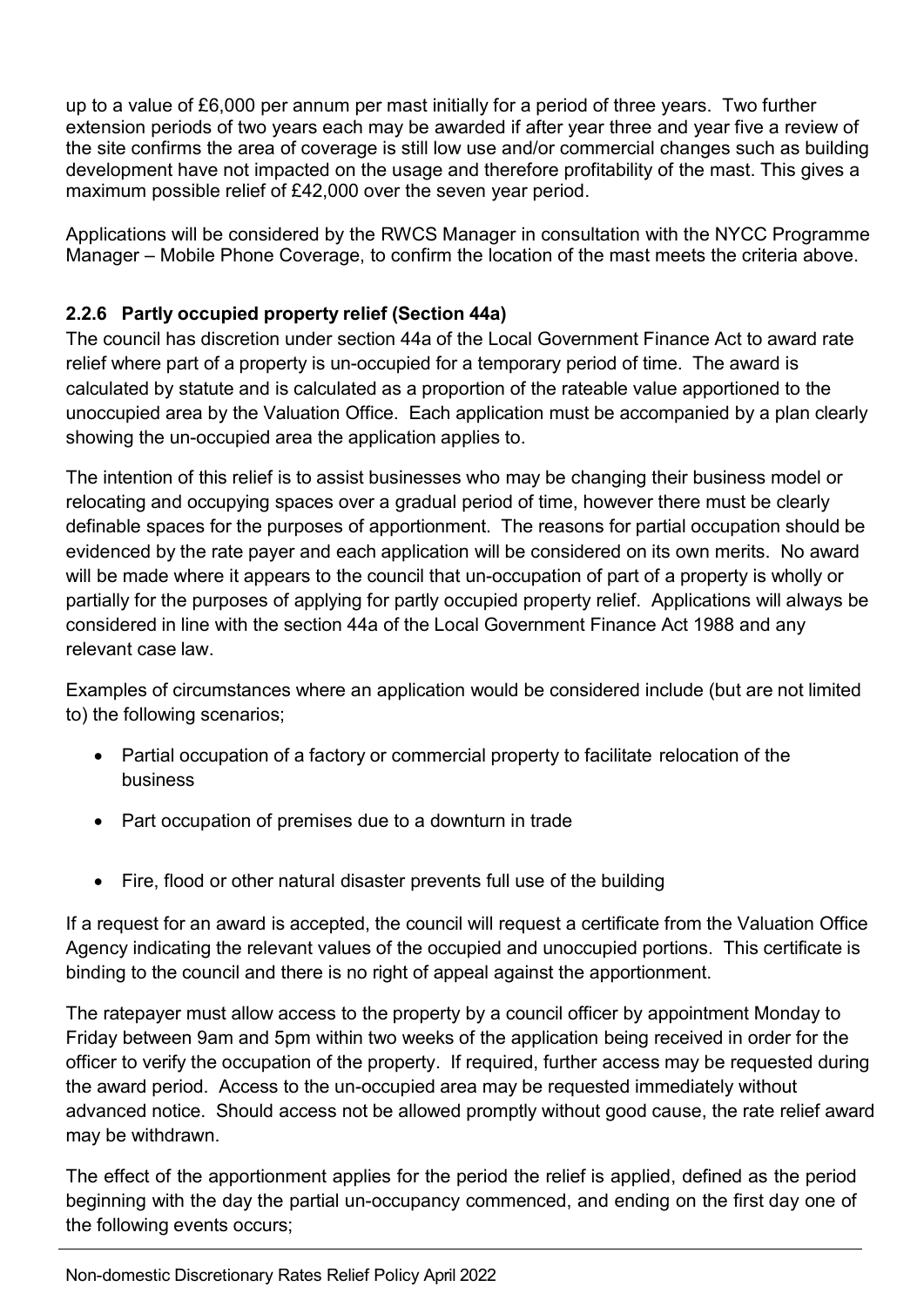- Occupancy of the un-occupied part of the property
- The end of the financial year in which the apportionment was made
- The end of six months from when the apportionment was made
- Requirement of a change to the apportionment
- Change to the liable party
- Complete occupation of the property
- Complete vacation of the property

Retrospective applications will not be considered once re-occupation of the space has taken place, unless independent evidence can be supplied to support a backdated claim.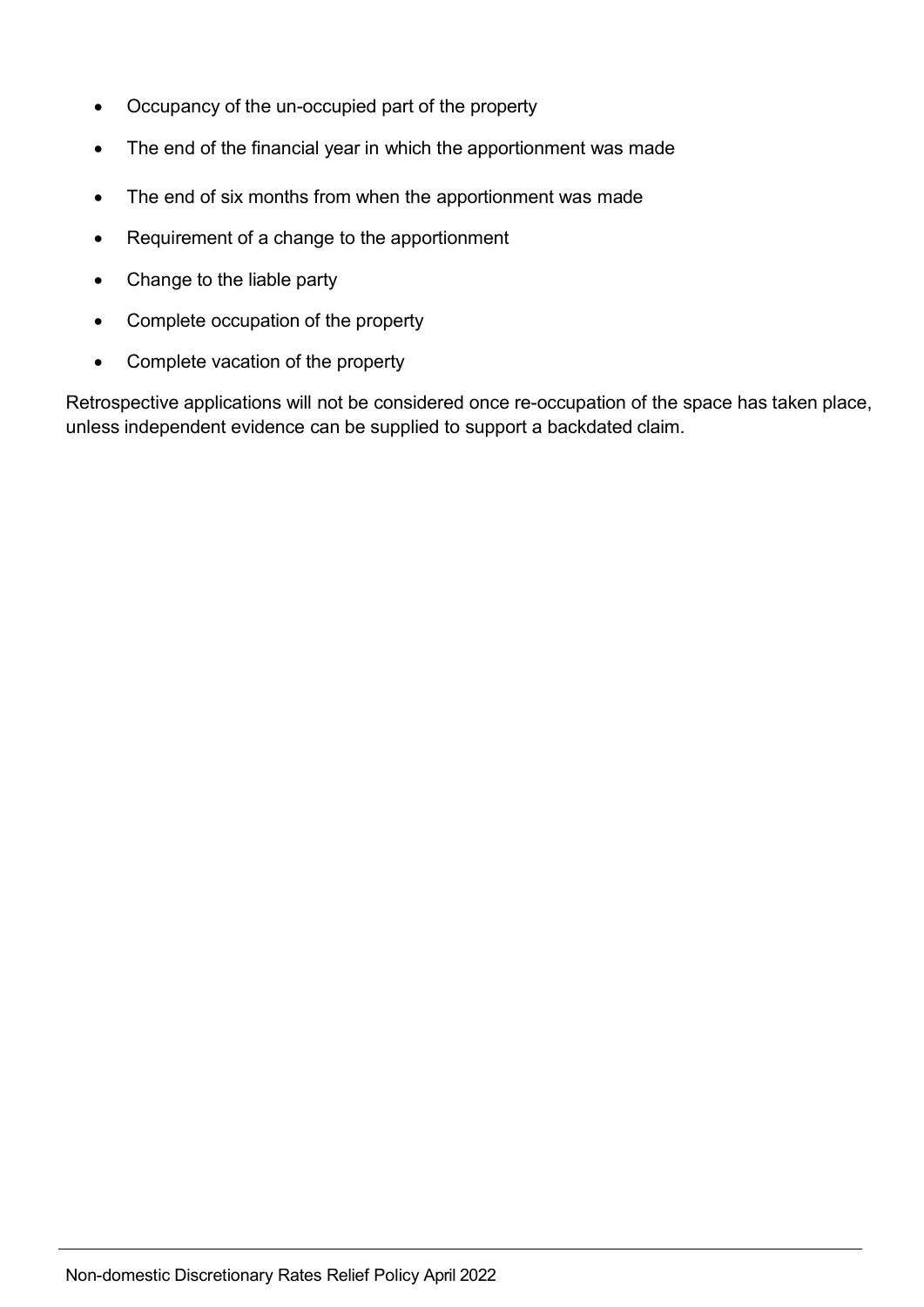## 2.2.7 Re-occupation of empty listed building

Empty listed buildings currently receive a mandatory rate relief of 100% with no time limit. This means there is little incentive for owners or investors to bring these properties back into use, reducing the risk of decay and safety issues, whilst helping to retain the rich heritage of the district which plays an important part in its economic development.

To incentivise investment in these properties, HBC will provide relief to the rate payer over a three year period, once commercial activities have resumed or started in the property. The following criteria must be met for relief to be granted;

- The building must be listed and have been vacant for a minimum of twelve consecutive months;
- Evidence must be submitted that some renovation is required to bring the building back into commercial use;
- The applicant must gain Listed Building consent for the proposed work, and any associated planning permission

Where the criteria are met, relief is as follows:

| Year after property<br>is brought back into<br>use | <b>Maximum</b><br>% of relief |  |
|----------------------------------------------------|-------------------------------|--|
| Year <sub>1</sub>                                  | 80%                           |  |
| Year 2                                             | 50%                           |  |
| Year <sub>3</sub>                                  | 20%                           |  |

The relief only applies to the owner/occupier making the improvements to the building. The relief will end if the ownership or responsibility for paying the rates changes to another person or organisation after the award has been made.

The decision to make an award under this provision will be by the Revenues, Welfare and Customer Services Manager, in consultation with officers from Planning and Development and the Cabinet portfolio holder.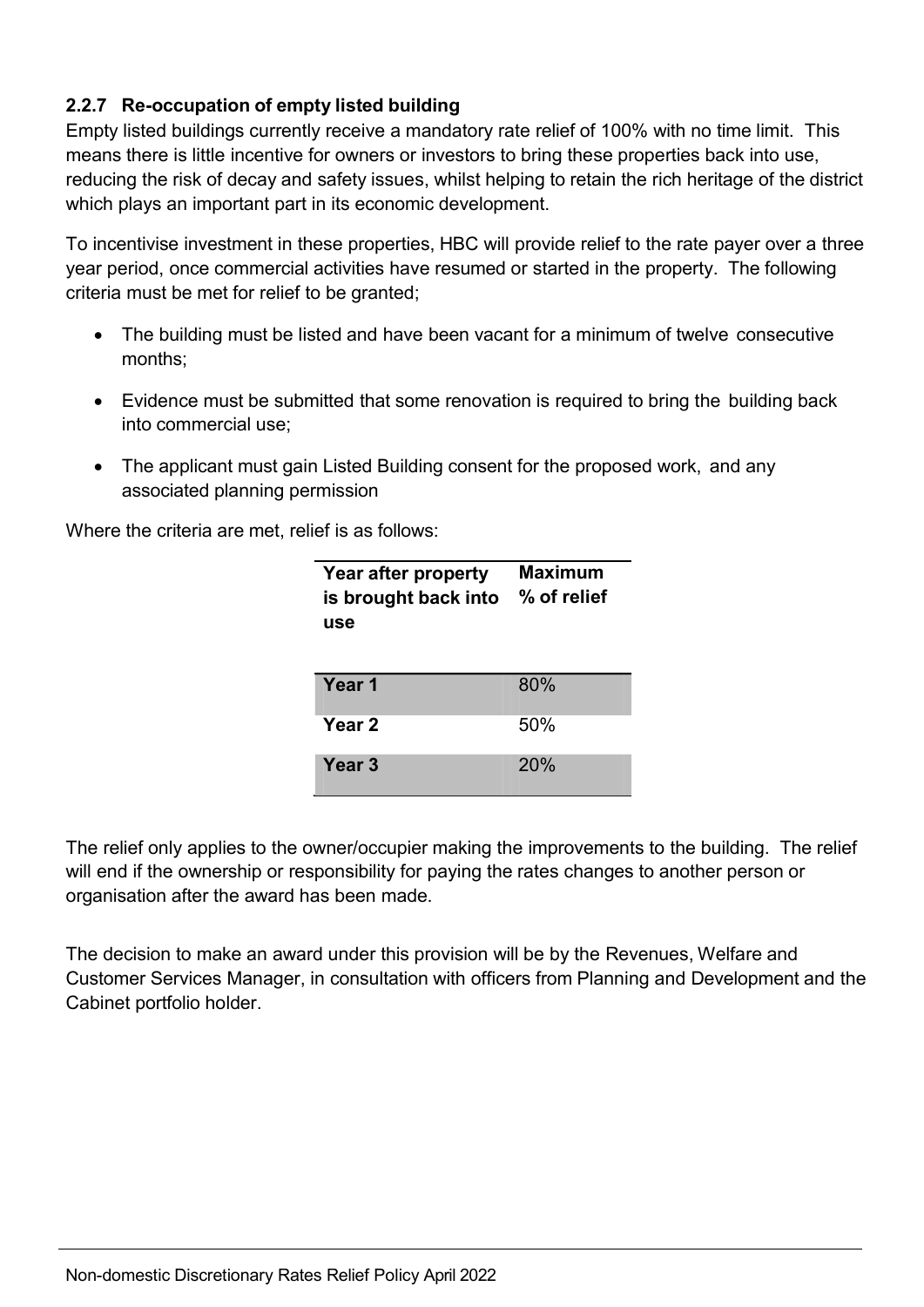#### 2.2.8 Retail, Hospitality and Leisure Relief

Since 2019/20 the government has provided a Business Rates Retail Discount for retail properties. In 2020/21, in response to coronavirus, the discount was increased from 33% to 100% and expanded to include leisure and hospitality sectors. This continued for 2021/22 providing 100% relief for 1 April 2021 to 30 June 2021 and 66% relief, subject to cash caps, from 1 July 2021 to 31 March 2022.

For 2022/23 the Government are providing the Retail, Hospitality and Leisure (RHL) Business Rates Relief schemeP for eligible, occupied, retail, hospitality and leisure properties will receive a 50% relief, up to a cash cap limit of £110,000 per business.

Application of this relief will be processed automatically, where it is clear to the local authority the ratepayer meets eligiblity criteria. Where RHL relief is awarded ratepayers are required to inform the council if they are in breach of the cash caps. Relief will be withheld where it is clear to the local authority that the ratepayer is likely to breach the cash caps.

Businesses that will benefit from the relief will be those which for a chargeable day in 2022/23 where:

- a. Meet the eligibility of RHL relief scheme, as set out below
- b. The ratepayer has not refused the relief for the eligible hereditament. The ratepayer may refuse the relief for each eligible hereditament anytime up to 30 April 2023. The ratepayer cannot withdraw their refusal for either all or part of the financial year. Where relief is refused then there is no eligibility to expanded relief discount.
- c. billing authorities may not grant the relief to themselves or certain precepting authorities (e.g. a parish or county council) in line with section 47(8A) LGFA 1988.

#### Eligibility for Retail, Hospitality and Leisure Relief

Hereditaments (properties in the non-domestic rating list) will be eligible for the relief will be occupied hereditaments which meet all following conditions for the chargeable day:

They are wholly or mainly being used:

- i. as shops, restaurants, cafes, drinking establishments, cinemas and live music venues
- ii. for assembly and leisure; or
- iii. as hotels, guest & boarding premises and self-catering accommodation

We consider shops, restaurants, cafes, drinking establishments, cinemas and live music venues to mean:

a) hereditaments that are being used for the sale of goods to visiting members of the public.

- Shops (such as florists, bakers, butchers, grocers, greengrocers, jewellers, stationers, off licences, chemists, newsagents, hardware stores, supermarkets, etc)
- charity shops
- opticians
- Post offices
- Furnishing shops/display rooms (such as carpet shops, double glazing, garage doors)
- car/caravan show rooms
- Second hand car lots
- markets
- petrol stations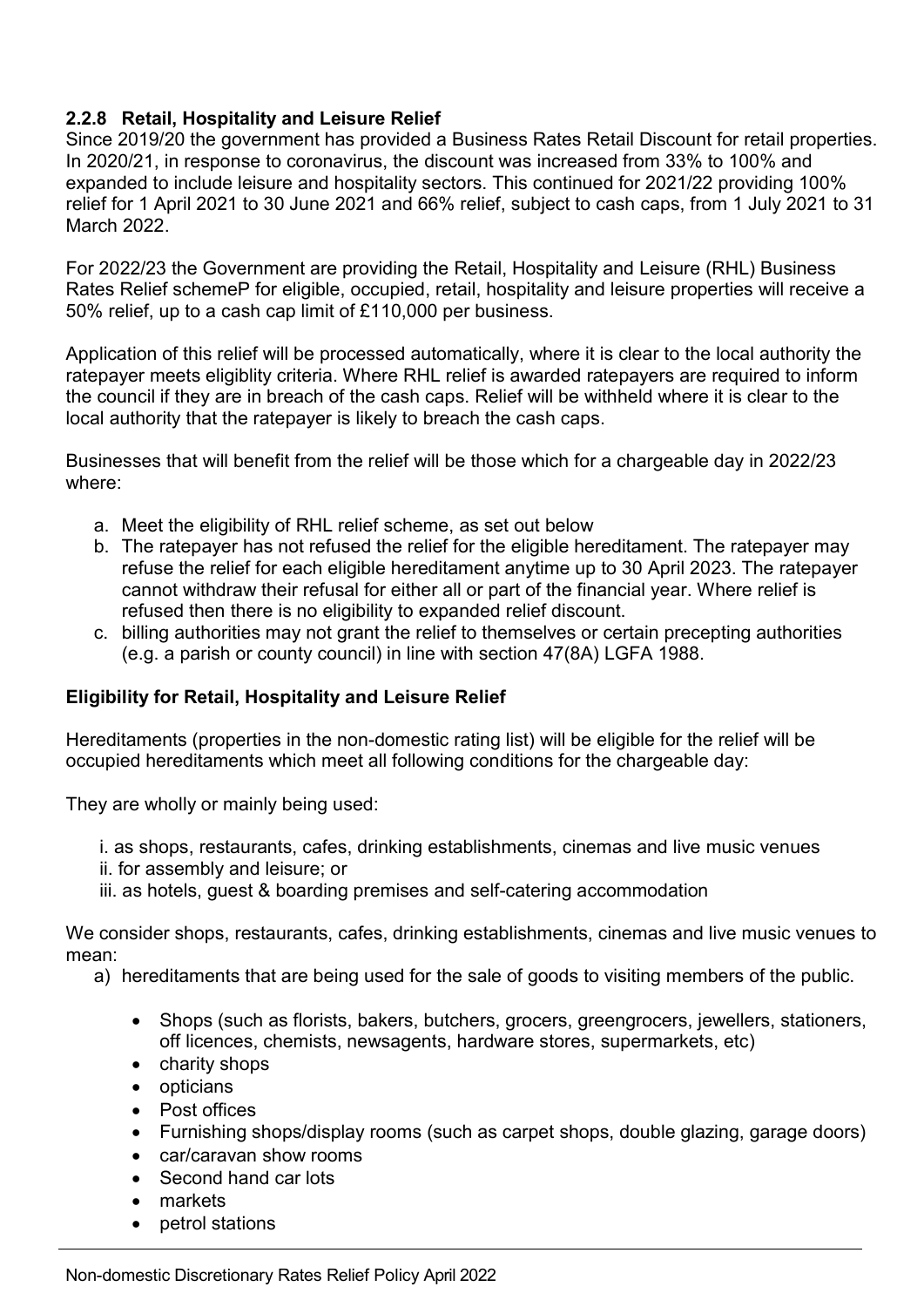- garden centres
- art galleries (where art is for sale/hire)
- b) Hereditaments that are being used for the provision of the following services to visiting members of the public.
	- Hair and beauty services (such as hairdressers, nail bars, beauty salons, tanning shops etc)
	- Shoe repairs/key cutting
	- Travel agents
	- Ticket offices e.g. for theatre
	- Dry cleaners/launderettes
	- PC/TV/domestic appliance repair
	- Funeral directors
	- Photo processing
	- Car/Tool hire
- c) Hereditaments that are being used for the sale of food and/or drink to visiting members of the public
	- Restaurants
	- Takeawavs
	- Sandwich shops
	- Coffee shops
	- $\bullet$  Pubs
	- Bars
- d) Hereditaments that are being used as cinemas
- e) Hereditaments that are being used as live music venues
- f) Hereditaments that are being used for the provision of sport, leisure and facilities to visiting members of public (including viewing of such activities)
	- Sports grounds and clubs
	- Museums and art galleries
	- Nightclubs
	- Sport and leisure facilities
	- Stately homes and historic houses
	- Theatres
	- Tourist attractions
	- Gyms
	- Wellness centres, spas, massage parlours
	- Casinos, gambling clubs and bingo halls
- g) Hereditaments that are being used for the assembly of visiting members of the public
	- Public halls
	- Clubhouses, clubs and institutions
- h) Hereditaments where the non-domestic part is being used for the provision of living accommodation as a business
	- Hotels, guest and boarding houses
	- Holiday homes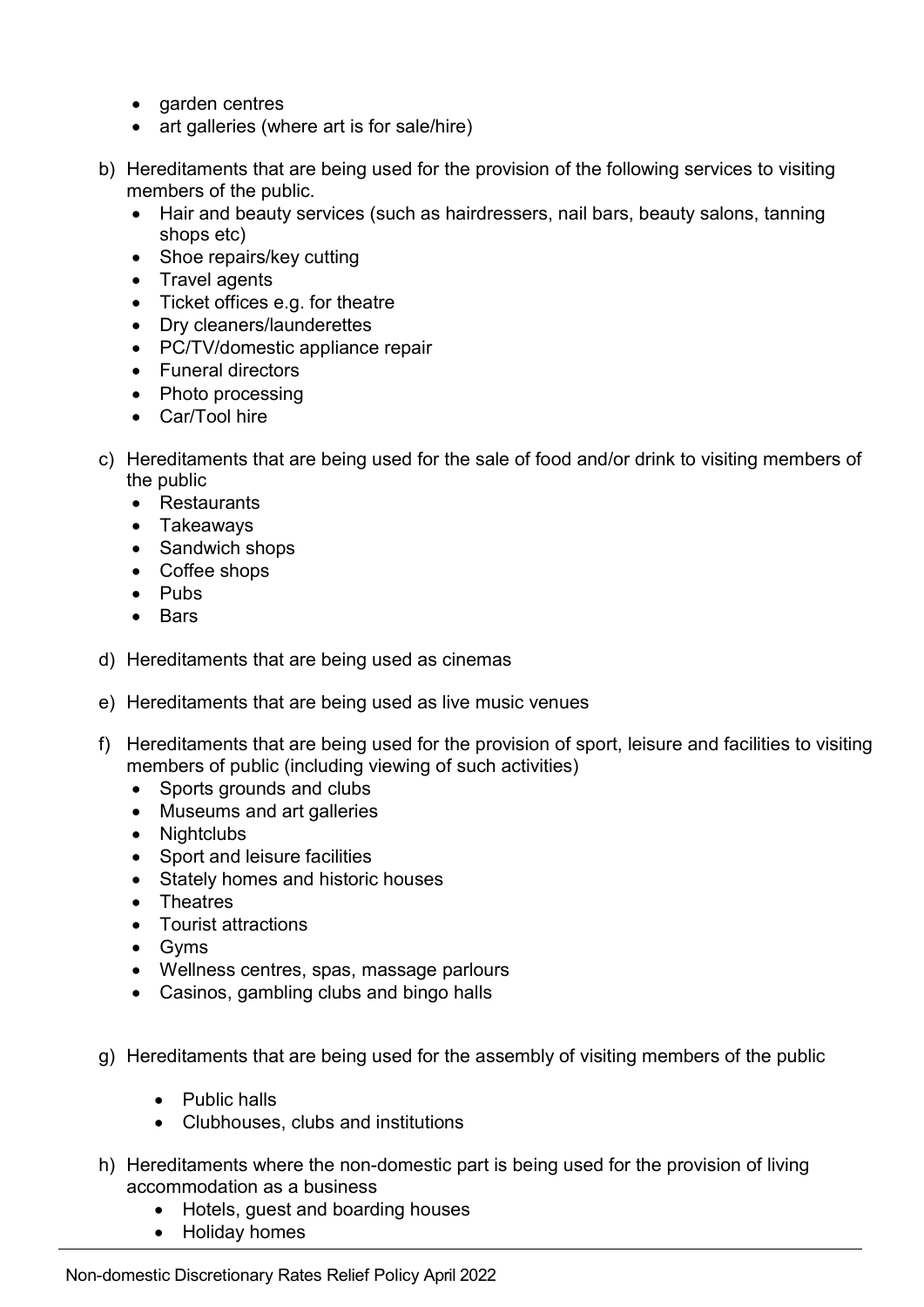Caravan parks and sites

The hereditament should be wholly or mainly being used for the above qualifying purposes.

The list of uses is not intended to be exhaustive and it is for the Local Authority to determine applications where a particular property not listed are broadly similar in nature to those above.

Types of use not considered to be eligible:

- a) Hereditaments that are being used for provision of services to visiting members of public
	- financial service (banks, building societies, cash points, bureaux de change, shortterm loan providers, betting shops)
	- medical services (vets, dentists, doctors, osteopaths, chiropractors)
	- professional services (solicitors, accountants, insurance agents, financial advisers, employment agenices, estate agents, letting agents)
	- Post office sorting offices
- b) Hereditaments that are not reasonably accessible to visiting members of the public

The Retail, Hospitality and Leisure scheme is always calculated after mandatory relief (such as charity and small business rate relief) and other discretionary reliefs funded, excluding any local discretionary discount and ignoring cash caps.

#### 2.2.9 Extension of Transitional Relief and Supporting Small Business relief

The transitional relief scheme was introduced in 2017 to help those ratepayers who were faced with higher bills as a result of the revaluation ending on 31 March 2022 (when the current rating list ends) and as a result a small number of ratepayers would face a jump to their full rates bill from 1 April 2022.

For 2022/23 the government has extended the current transitional relief (TR) scheme and the supporting small business (SSB) scheme for one year to the end of the current revaluation cycle on 31 March 2023 as a new rating list (following a national revaluation) will be in place from 1 April 2023.

Those properties that can benefit from the relief are:

- Properties with a rateable value up to and including £100,000 who would have received transitional relief and/or SSB in 2022/23. In line with the existing thresholds in the transitional relief scheme, the £100,000 rateable value threshold should be based on the rateable value shown for 1 April 2017 or the substituted day in the cases of splits and mergers.
- This policy does not apply to those in downward transition to lower bills they will fall to their full bill on 1 April 2022.

The level of relief awarded is in line with the practical effects of the transitional relief scheme and should be assumed to remain as it is in the current statutory scheme (As prescribed in the Non-Domestic Rating (Chargeable Amounts) (England) Regulations 2016 No. 1265) except that: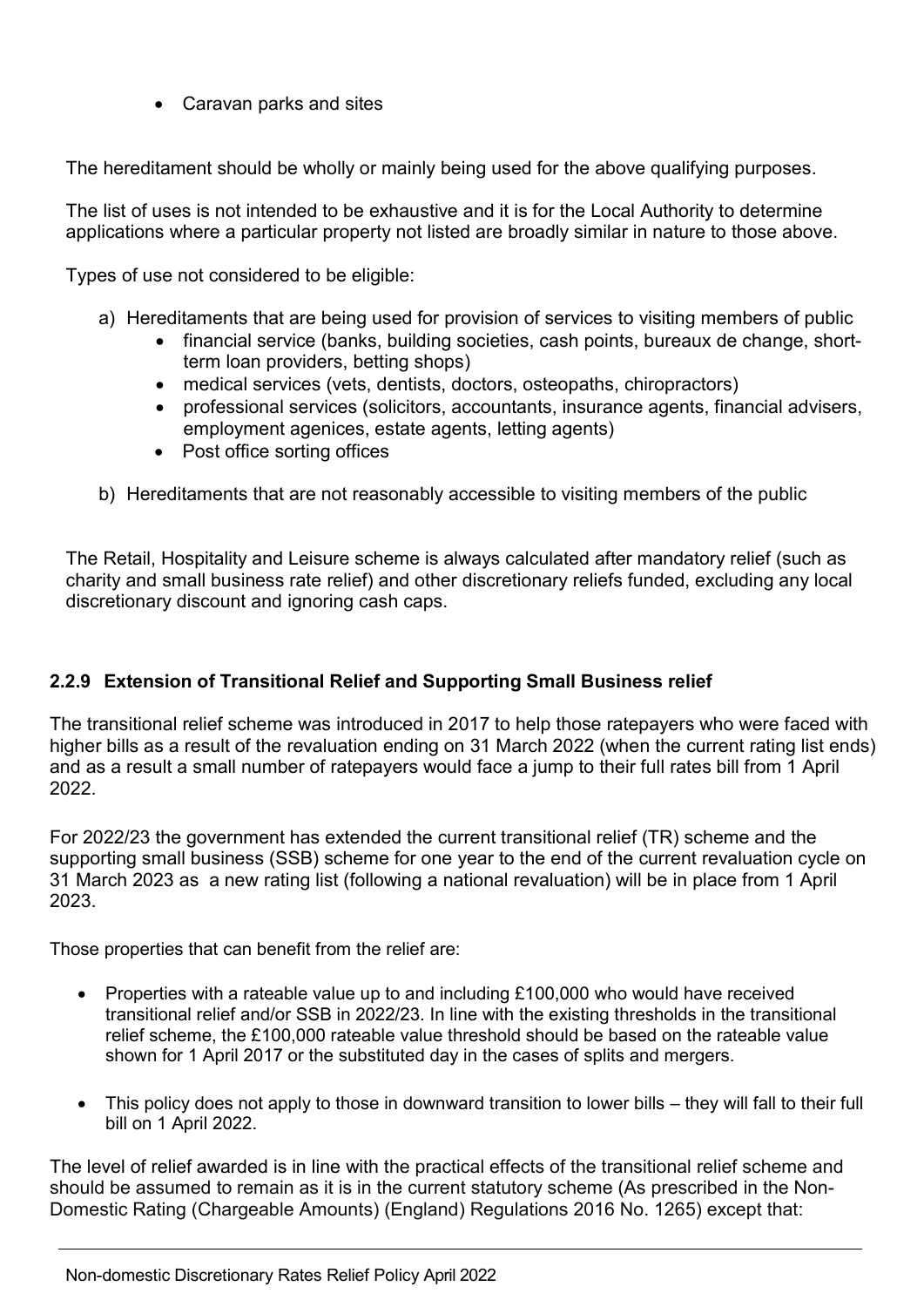(a) the cap on increases for small properties (with a rateable value of less than or equal to £20,000/£28,000 in London) in 2022/23 should be assumed to be 15% (before the increase for the change in the multiplier). Specifically, X in regulation 10(6) for the year commencing 1 April 2022 should be assumed to be 115. Q in regulation 10(12) should be assumed to be 1, and

(b) the cap on increases for other properties (up to and including £100,000 rateable value) in 2022/23 should be assumed to be 25% (before the increase for the change in the multiplier). Specifically, X in regulation 10(4) for year commencing 1 April 2022 should be assumed to be 125. Q should be assumed to be 1. 2

The SSB scheme should be assumed to remain as it is in the current non-statutory scheme (Found in Annex A of the Business Rates Information Letter 4/2017.) with a percentage cap in 2022/23 of 15% plus inflation (or a cash value increase of £600 if greater).

#### Subsidy Control

Relief will be awarded where subsidy limits (state aid) have not been breached. This relief falls within the Small Amounts of Financial Assistance Allowance, Article 364 of the Trade & Cooperation Agreement allows a holding company/subsidiary of - to receive up to £343,000 drawing rights in a three-year period (consisting of 2022/23 and two previous years). BEIS Business Grants are counted towards this limit, but previously awarded retail discount is not counted. In those cases where it is clear to the local authority that the ratepayer is likely to breach the Small Amounts of Financial Assistance Allowance then the authority will automatically withhold the relief.

#### Recalculations of Relief

As with the current transitional relief scheme, the amount of relief awarded should be recalculated in the event of a change of circumstances. This could include, for example, a backdated change to the rateable value or to the hereditament. This change of circumstances could arise during the year in question or during a later year.

The council may make changes to the level of relief where decisions which are conditional upon eligibility criteria. If a change in circumstances renders a property ineligible, the relevant bill can be amended in the year to reflect the loss of the relief.

When making an award for the extension of transitional relief the council will ensure in the conditions of the award that the relief are subject to the property's continuing eligibility. If the property's rateable value changes so that it is no longer eligible, the relevant chargeable amount must be recalculated to reflect that fact. This includes where the change in the rateable value is backdated.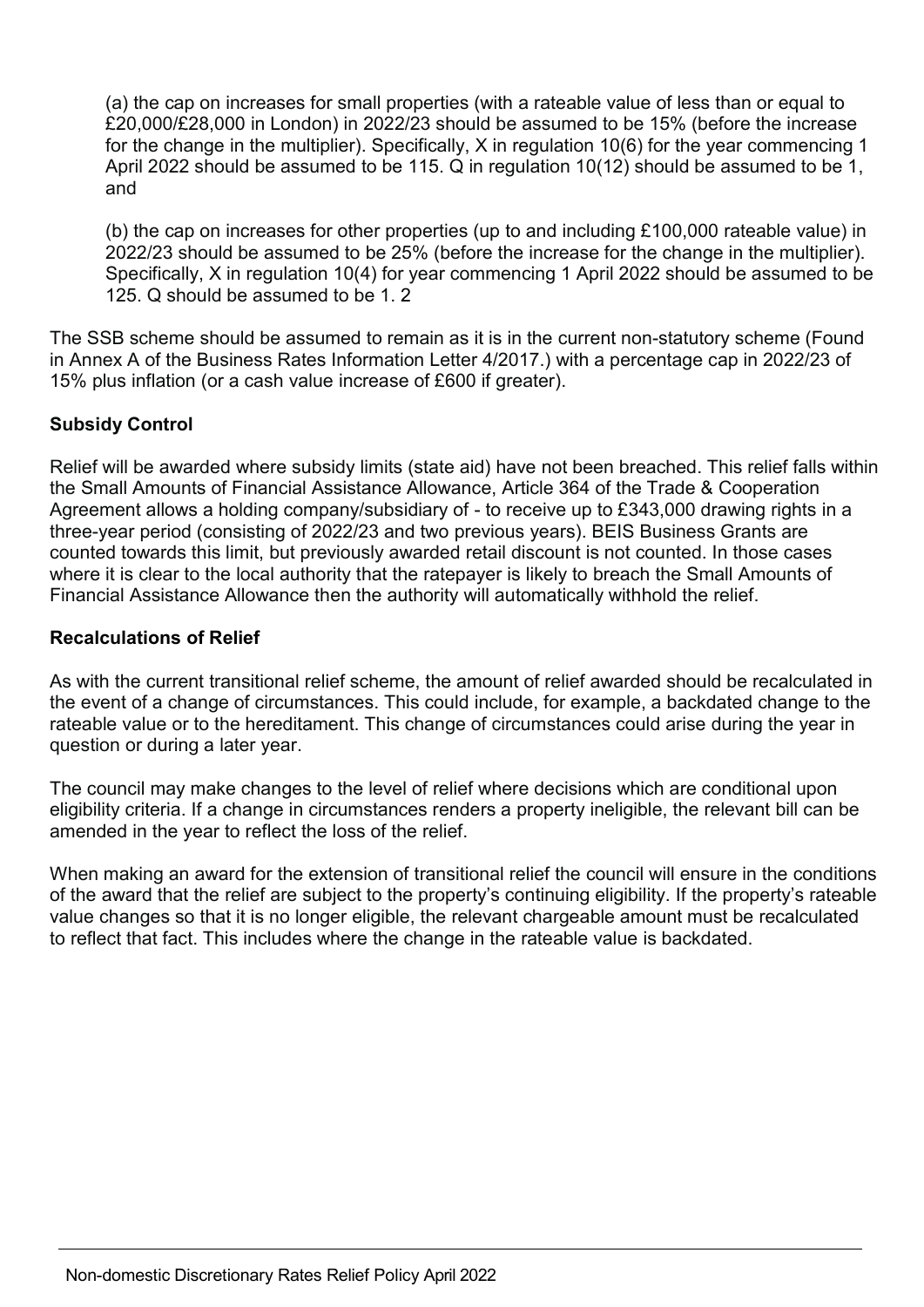#### 2.2.10 Rural rate relief

Some rural businesses are eligible for mandatory Rural rate relief of 100% however applications for discretionary relief up to 50% can be made by any rural business, if they meet the following criteria;

Rural relief is only applicable to occupied properties

- The business must be situated in a rural area that has a population of no more than 3,000 residents on the  $31<sup>st</sup>$  December of the preceding financial year.
- The business property must have a rateable value of no more than £16,500

Business accounts for the previous two years showing profitability are required to determine levels of relief against the following

| Gross profit as a % of turnover | Maximum relief to be awarded |
|---------------------------------|------------------------------|
| Up to 20%                       | 50%                          |
| 21% to 25%                      | 40%                          |
| 26% to 30%                      | 30%                          |
| 31% to 35%                      | 20%                          |
| 36% to 40%                      | 10%                          |
| <b>Over 40%</b>                 | 0%                           |

Relief is allocated for one year only, and updated accounts are required to be submitted for review with each further annual application. Where a business is in its first two years of trading, relief will be based on a realistic forecast of future trading, and may take into account previous occupants or performance of similar businesses in the area.

#### 2.2.11 Town centre improvement relief

Quality of 'place' is a significant factor in the economic vitality of the Harrogate District. It is therefore important that our town centres are seen as vibrant and attractive places to live, work, visit and do business.

Harrogate Borough Council would like to support local small business owners to improve the appearance of business premises in our town centres. Applications will be considered across the district to support the external re-decoration of properties with a rateable value of up to £50,000. This relief is also available to unoccupied business properties that meet the criteria. Town Centre Improvement Relief will be available in the "town centre" areas as defined of Boroughbridge, Harrogate, Knaresborough, Masham, Pateley Bridge and Ripon to help maintain the overall aesthetics of these areas.

Applicants are required to submit current photographs showing the state of the building and a quote for the decoration works to be carried out to provide assurance of the quality and longevity of the work to be undertaken and ensure proposals are in keeping with the local area. HBC will at this point approve applications and on proof of completion of the works will award relief of up to £1000 against the current years business rates liability.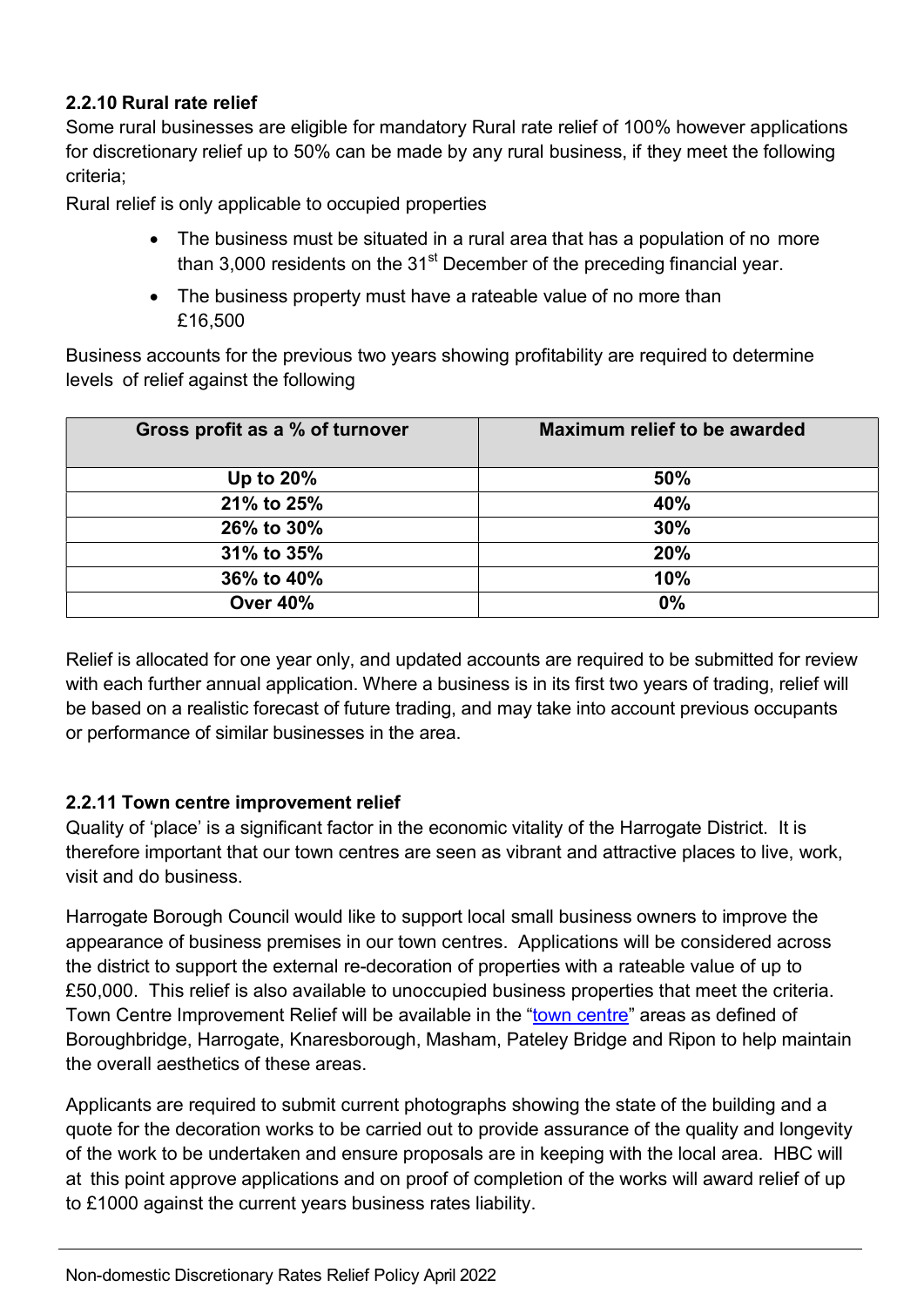#### 2.2.12 Local Newspapers

From 1 April 2017 the Government has provided funding to local authorities to offer a £1,500 business rates relief for office space occupied by local newspapers, up to a maximum of one discount per local newspaper title and per hereditament, and up to subsidy allowances. This has been extended for additional years and is now available until 31 March 2025.

The property must be occupied by a local newspaper and wholly or mainly used as office premises for journalists and reporters.

The relief is specifically for local newspapers considered to be a "traditional local newspaper." The relief is not available to magazines.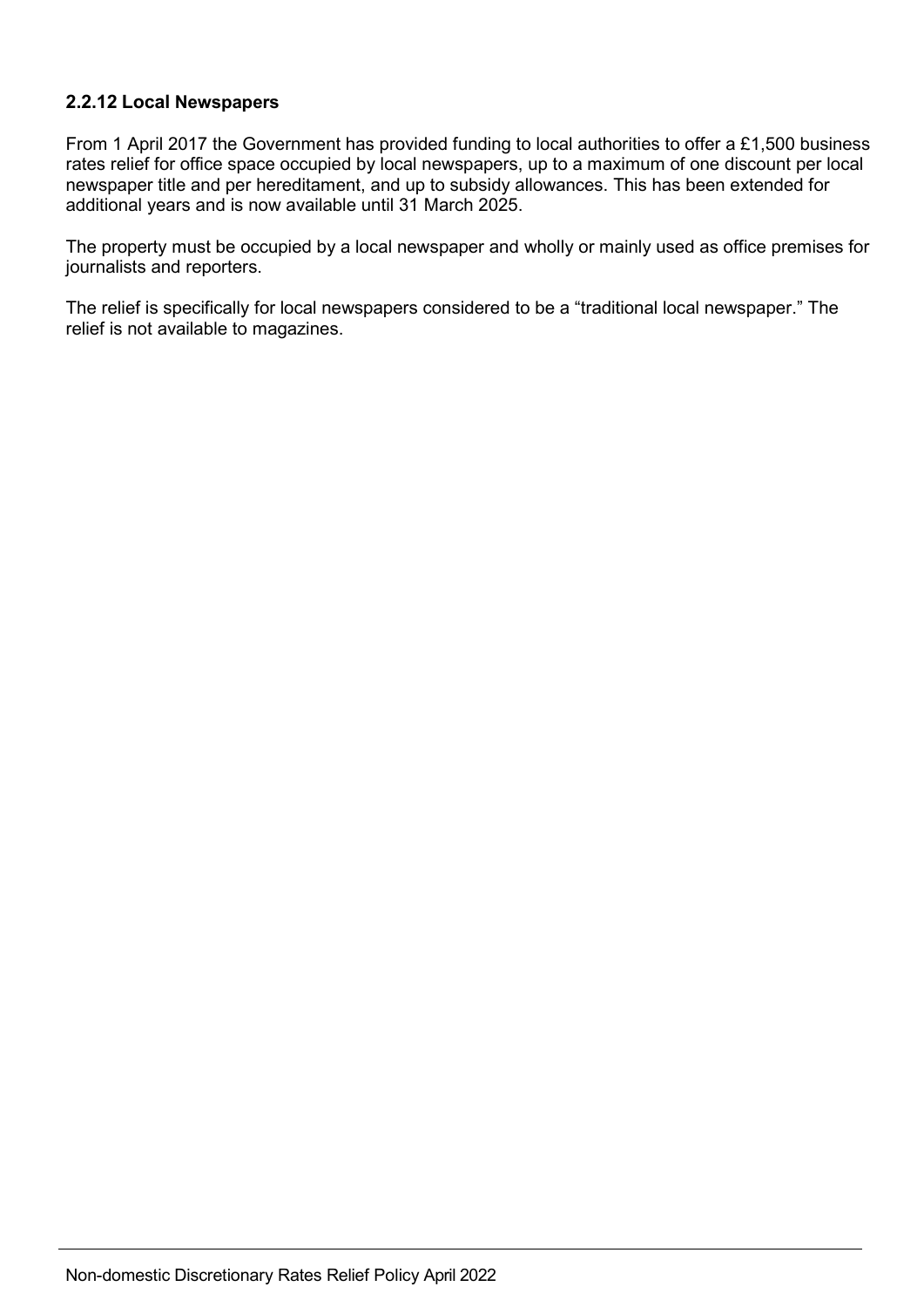# 3 Rate relief for non- profit making organisations

Equally important in considering our district is the development and maintenance of our community. The mix of urban and rural populations in the Harrogate District brings with it challenges around transportation and access to services. Ensuring community groups and local activities are developed and sustained helps to reduce potential for isolation and depletion of community activities and contacts.

## 3.1 Mandatory reliefs for organisations

The Local Government Finance Act 1988 requires the Council to grant mandatory rate relief of 80% of the business rate liability in the following cases;

- Registered charities where the property is wholly or mainly used for charitable purposes
- Clubs registered with HMRC as a Community Amateur Sports Club (CASC)

Where a property is owned by a charity, or its trustees and it appears than when next in use, the property will continue to be used mainly for charitable purposes; the ratepayer will qualify for a mandatory allowance of 100% on the unoccupied charge payable.

HBC has no discretion in awarding mandatory relief, however must be satisfied that the statutory criteria are met. Any concerns over the status of an organisation will be reviewed against the available case law.

Appeals against refusal to grant relief must be made to the Magistrate's Court at a liability hearing.

## 3.2 Discretionary relief for organisations

There is a legislative requirement for businesses and organisations to identify mandatory rate reliefs applicable to their rateable property before applying for discretionary relief. Harrogate Borough Council recognises that not all businesses or organisations will fit into the above categories and will consider each application for discretionary relief on its own merit. The Council recognises the valuable role played by clubs and organisations within the community, however as any relief granted is paid by the tax payers of the district, it is important that the benefit to the tax payer is considered as part of the evaluation.

Applications for up to 100% discretionary relief can be submitted by not for profit organisations whose aims are charitable or otherwise philanthropic and in the interest of Harrogate Borough Council residents, concerning the promotion of social welfare, education, science, literature or the arts.

Applications may also be submitted where a property is mainly used for the purpose of recreation and all or part of the property is occupied as a club, society or other organisation not established or conducted for profit. Applications will be considered from any company wholly owned by the Council established for the provision of service delivery for recreation and social welfare on behalf of the Council. In such cases 100% discretionary rate relief will be awarded where it is in the interests of the Council Tax payers to do so.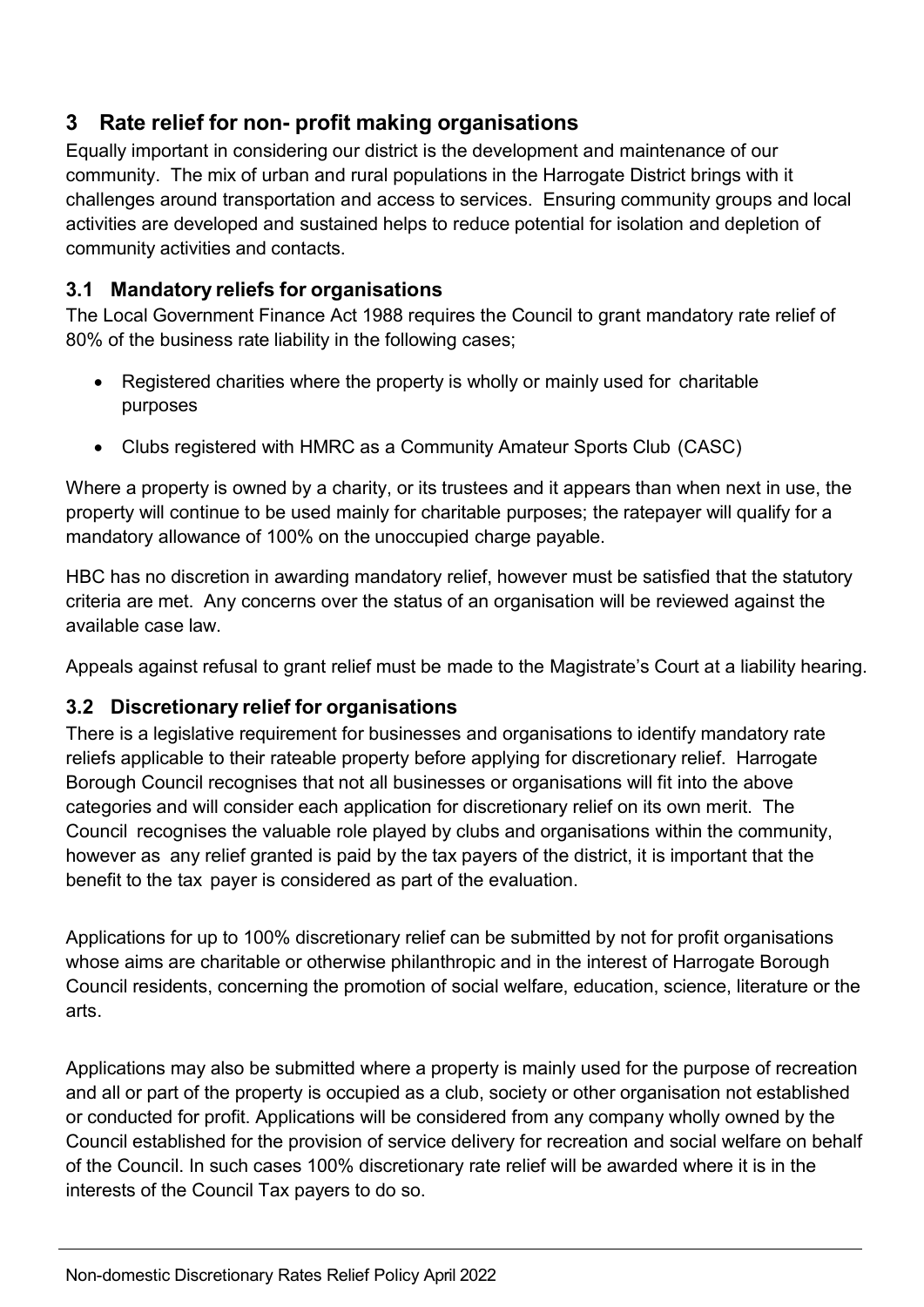#### 3.2.1 General evaluation criteria

The following criteria must be met;

- No membership exclusions on the grounds of protected characteristics as defined within the Equalities Act
- The cost of access to club services is not excessive and prohibitive to general membership from all residents of the district.
- Quality of life within the community would be significantly affected if relief was not granted
- No other organisations are providing similar services or facilities within the local area
- No licenced bar open year round to a regular opening schedule outside of events and activities.

#### Benefit to district residents

To ensure discretionary relief is being considered in terms of benefit to the district, the percentage of membership being met from within the Harrogate district should be considered as follows;

| <b>Residents of Harrogate district as a</b><br>percentage of overall membership | Maximum relief to be awarded |  |
|---------------------------------------------------------------------------------|------------------------------|--|
| <b>Over 74%</b>                                                                 | 25%                          |  |
| 50% to 74%                                                                      | 15%                          |  |
| Below 50%                                                                       | 0%                           |  |

#### Provision of services to youth groups, special interest groups or groups identified under the equalities act

HBC encourages the development of facilities and opportunities to support young people within the district for both their personal development and support needs, particularly where membership or attendance is free of charge, or at appropriately reduced rates, or the facility complements other council run developments. Other special interest services are welcomed where there is a positive impact on the community served by the facility and loss of the facility would be detrimental to the health and/or wellbeing of its membership.

| Provision of services to youth, special<br>interest or groups under Equality Act | Maximum relief to be awarded |
|----------------------------------------------------------------------------------|------------------------------|
| All services targeted at one or more of<br>above groups                          | 25%                          |
| Active programme in place to target the<br>above groups                          | 10%                          |
| Reduced fee structure in place for above<br>groups                               | 5%                           |